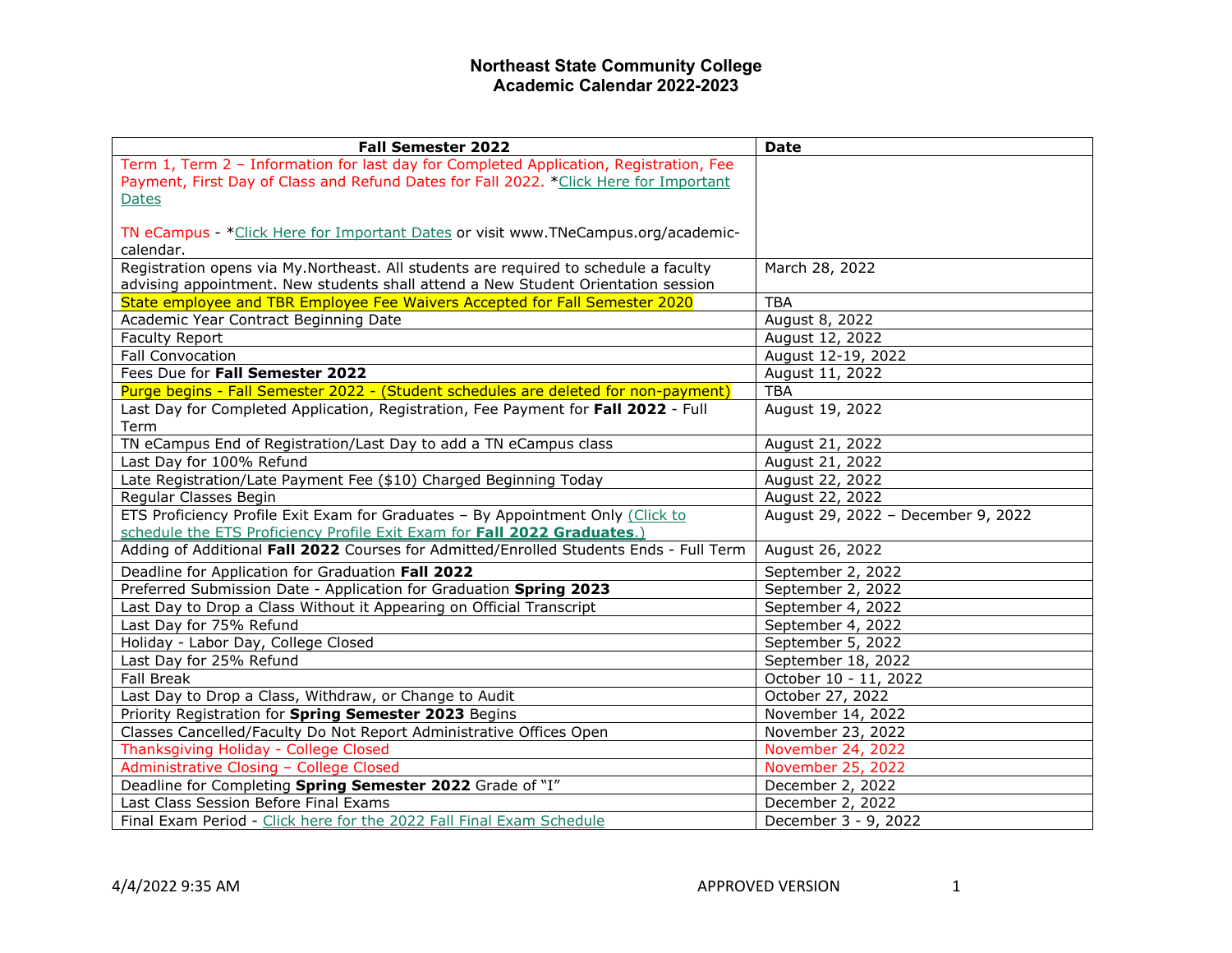| Fall 2022 Commencement Ceremony                                                           | December 16, 2022 |
|-------------------------------------------------------------------------------------------|-------------------|
| All Grades Due by 11:59 pm in Student Information System                                  | December 12, 2022 |
| Last Official Day for Faculty                                                             | December 16, 2022 |
| Christmas Eve (Administrative Closing)                                                    | December 26, 2022 |
| Christmas Day Holiday                                                                     | December 27, 2022 |
| <b>Administrative Closing</b>                                                             | December 28, 2022 |
| <b>Administrative Closing</b>                                                             | December 29, 2022 |
| Administrative Closing                                                                    | December 30, 2022 |
| TN eCampus - * Click here for important dates or visit www.TNeCampus.org/academic-        |                   |
| calendar.                                                                                 |                   |
| The Fall Semester 2022 calendar is subject to change at any time prior to or during the   |                   |
| academic term due to emergencies or causes beyond the reasonable control of the           |                   |
| College, including severe weather, loss of utility service, or orders by federal or state |                   |
| agencies                                                                                  |                   |

| <b>Spring Semester 2023</b>                                                          | <b>Date</b>         |
|--------------------------------------------------------------------------------------|---------------------|
| Term 1, Term 2 - Information for last day for Completed Application, Registration,   |                     |
| Fee Payment, First Day of Class and Refund Dates for Spring 2023. *Click Here for    |                     |
| <b>Important Dates</b>                                                               |                     |
|                                                                                      |                     |
| TN eCampus - *Click Here for Important Dates or visit                                |                     |
| www.TNeCampus.org/academic-calendar.                                                 |                     |
| Registration opens via My.Northeast. All students are required to schedule a faculty | November 7, 2022    |
| advising appointment. New students shall attend a New Student Orientation session    |                     |
| State employee and TBR Employee Fee Waivers Accepted for Spring Semester 2023        | <b>TBA</b>          |
| Holiday - New Year's Day, College Closed                                             | January 2, 2023     |
| <b>College Re-opens</b>                                                              | January 3, 2023     |
| <b>Faculty Report</b>                                                                | January 9, 2023     |
| In-Service Activities - Spring 2023 Convocation                                      | January 9 -13, 2023 |
| <b>Fees Due for Spring Semester 2023</b>                                             | <b>TBA</b>          |
| Purge begins - (Student schedules are deleted for non-payment)                       | <b>TBA</b>          |
| Last Day for Completed Application, Registration, Fee Payment for Spring 2023 -      | January 13, 2023    |
| Full Term                                                                            |                     |
| TN eCampus End of Registration/Last Day to Add a TN eCampus class                    | January 16, 2023    |
| Holiday - Martin Luther King, Jr.'s Birthday Observed, College closed                | January 16, 2023    |
| Last Day for 100% Refund                                                             | January 16, 2023    |
| Late Registration/Late Payment Fee (\$10) Charged Beginning Today                    | January 17, 2023    |
| Regular Classes Begin                                                                | January 17, 2023    |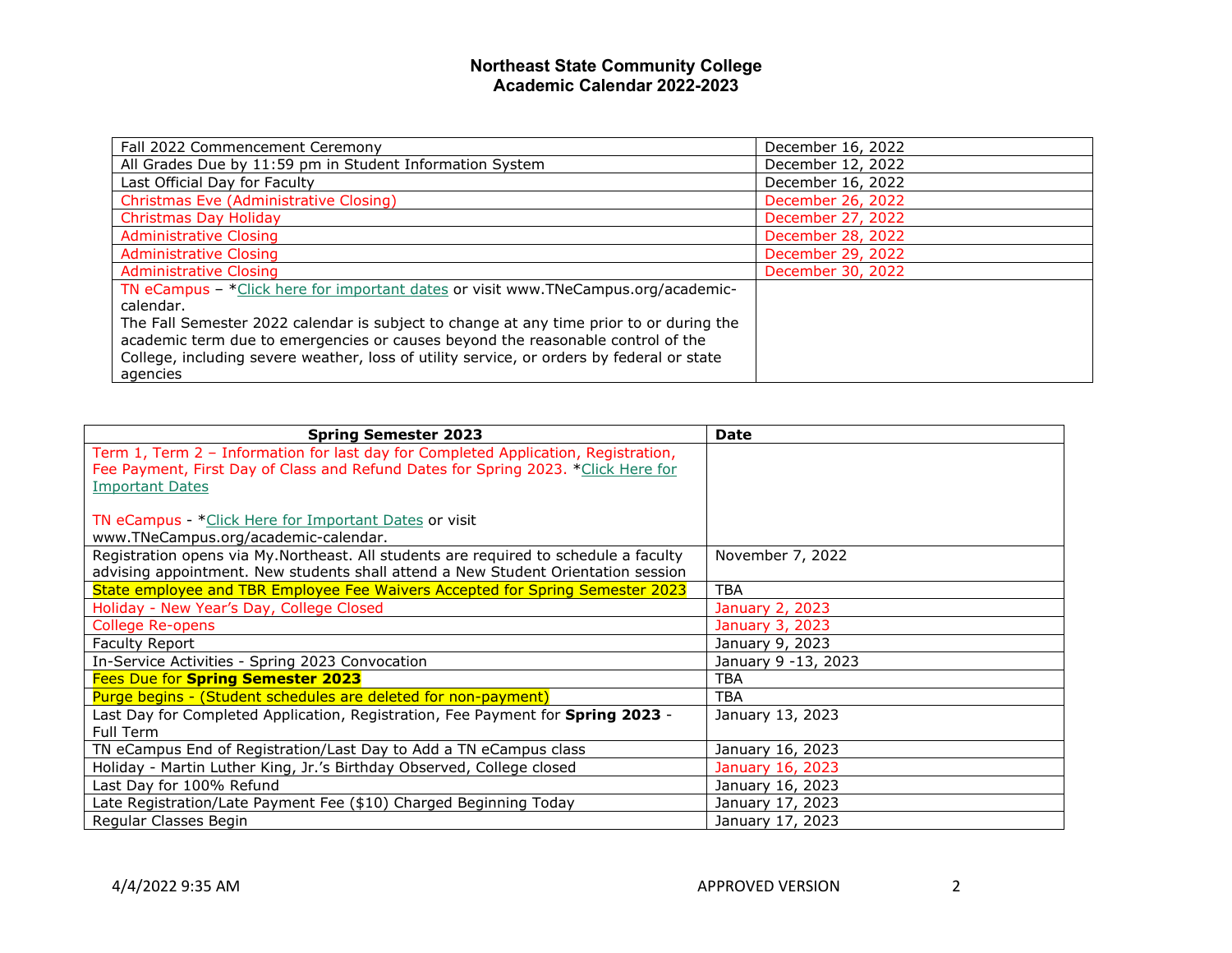| ETS Proficiency Profile Exit Exam for Graduates - By Appointment Only (Click to         | January 23, 2023 - May 5, 2023 |
|-----------------------------------------------------------------------------------------|--------------------------------|
| schedule the ETS Proficiency Profile Exit Exam for Spring 2023 Graduates.)              |                                |
| Adding of Additional Spring 2023 Courses for Admitted/Enrolled Students Ends -          | January 21, 2023               |
| Full Term                                                                               |                                |
| Last Day to Drop a Class Without it Appearing on Official Transcript                    | January 30, 2023               |
| <b>Last Day for 75% Refund</b>                                                          | <b>TBA</b>                     |
| Deadline for Application for Graduation Spring Semester 2023                            | February 6, 2023               |
| Preferred Submission Date - Application for Graduation Summer 2023                      | February 6, 2023               |
| Last Day for 25% Refund                                                                 | <b>TBA</b>                     |
| Spring Break for Students                                                               | March 13 - 17, 2023            |
| Last Day to Drop a Class, Withdraw, or Change to Audit                                  | March 29, 2023                 |
| Priority Registration Begins for Summer/Fall Semesters 2023                             | April 3, 2023                  |
| Administrative Closing Day, College Closed                                              | April 7, 2023                  |
| <b>Academic Field Test</b>                                                              | <b>TBA</b>                     |
| <b>Academic Field Test</b>                                                              | <b>TBA</b>                     |
| <b>Honors Convocation</b>                                                               | April 27, 2023                 |
| Deadline for Completing Fall Semester 2022 Grade of "I"                                 | April 28, 2023                 |
| Last Class Session Before Final Exams                                                   | April 28, 2023                 |
| Final Exam Period - Click here for the 2023 Spring Final Exam Schedule                  | May $1 - 5$ , 2023             |
| All Grades Due by 11:59 pm in Student Information System                                | May 8, 2023                    |
| Spring 2023 Commencement Ceremony                                                       | May 9, 2023                    |
| Last Day for Faculty                                                                    | May 9, 2023                    |
| Academic Year Contract Ending Date                                                      | May 9, 2023                    |
| TN eCampus - * Click here for important dates or visit                                  |                                |
| www.TNeCampus.org/academic-calendar.                                                    |                                |
|                                                                                         |                                |
| The Spring Semester 2023 calendar is subject to change at any time prior to or          |                                |
| during the academic term due to emergencies or causes beyond the reasonable             |                                |
| control of the College, including severe weather, loss of utility service, or orders by |                                |
| federal or state agencies.                                                              |                                |
|                                                                                         |                                |

| <b>Summer Semester 2023</b>                                                                                                                                                                             | Date |
|---------------------------------------------------------------------------------------------------------------------------------------------------------------------------------------------------------|------|
| <b>May Intersession</b>                                                                                                                                                                                 |      |
| Intersession Courses - Information for last day for Completed Application, Registration,<br>Fee Payment, First Day of Class and Refund Dates for Summer 2023. *Click Here for<br><b>Important Dates</b> |      |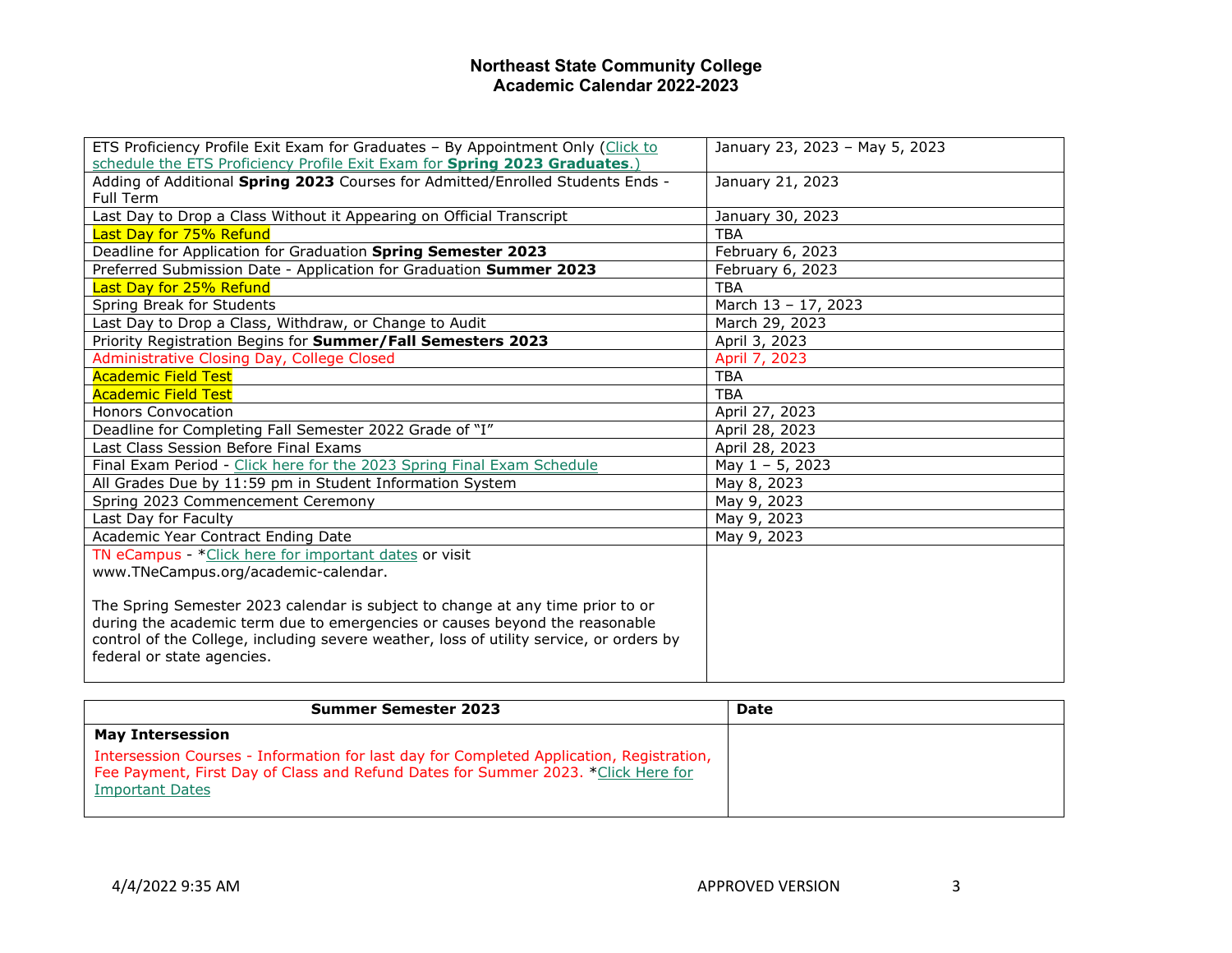| TN eCampus - * Click Here for Important Dates or visit www.TNeCampus.org/academic-     |                                |
|----------------------------------------------------------------------------------------|--------------------------------|
| calendar.                                                                              |                                |
| Registration opens via My.Northeast. All students are required to schedule a faculty   | April 3, 2023                  |
|                                                                                        |                                |
| advising appointment. New students shall attend a New Student Orientation session.     |                                |
| State employee and TBR Employee Fee Waivers Accepted for Summer Terms                  | <b>TBA</b>                     |
| Fees Due for Intersession (Nightly purges begin)                                       | <b>TBA</b>                     |
| Last Day for 100% Refund                                                               | May 9, 2023                    |
| Last Day to Add a Class                                                                | May 10, 2023                   |
| Late Registration/Late Payment Fee (\$10) Charged Beginning Today                      | May 10, 2023                   |
| Classes Begin                                                                          | May 10, 2023                   |
| Last Day for 75% Refund                                                                | <b>TBA</b>                     |
| Last Day for 25% Refund                                                                | <b>TBA</b>                     |
| Last Day to Drop a Class Without it Appearing on Official Transcript                   | May 16, 2023                   |
| Last Day to Drop a Class, Withdraw, or Change to Audit                                 | May 22, 2023                   |
| Holiday - Memorial Day Observed, College Closed                                        | May 29, 2023                   |
| Classes End/Final Exams                                                                | May 31, 2023                   |
| All Grades Due by 11:59 pm in Student Information System                               | June 2, 2023                   |
| ETS Proficiency Profile Exit Exam for Graduates (Click to schedule the ETS Proficiency | June 8, 2023 - August 11, 2023 |
| Profile Exit Exam for Summer 2023 Graduates)                                           |                                |
| Deadline for Application for Graduation Summer 2023                                    | June 2, 2023                   |
| Preferred Submission Date - Application for Graduation Fall 2023                       | June 2, 2023                   |

| <b>Summer Semester 2023</b>                                                          | <b>Date</b>                    |
|--------------------------------------------------------------------------------------|--------------------------------|
| <b>Full Summer Session</b>                                                           |                                |
|                                                                                      |                                |
| TN eCampus - * Click Here for Important Dates or visit www.TNeCampus.org/academic-   |                                |
| calendar.                                                                            |                                |
|                                                                                      |                                |
|                                                                                      |                                |
| Registration opens via My.Northeast. All students are required to schedule a faculty | April 3, 2023                  |
| advising appointment. New students shall attend a New Student Orientation session.   |                                |
| State employee and TBR Employee Fee Waivers Accepted for Summer Terms                | <b>TBA</b>                     |
| Fees Due for First and Full Summer 2023 Session (Nightly purges begin)               | TBA                            |
| Last Day for 100% Refund                                                             | May 31, 2023                   |
| Late Registration/Late Payment Fee (\$10) Charged Beginning Today                    | June 1, 2023                   |
| Classes Begin                                                                        | June 1, 2023                   |
| ETS Proficiency Profile Exit Exam for Graduates - By Appointment Only (Click to      | June 8, 2023 - August 11, 2023 |
| schedule the ETS Proficiency Profile Exit Exam for Summer 2023 Graduates)            |                                |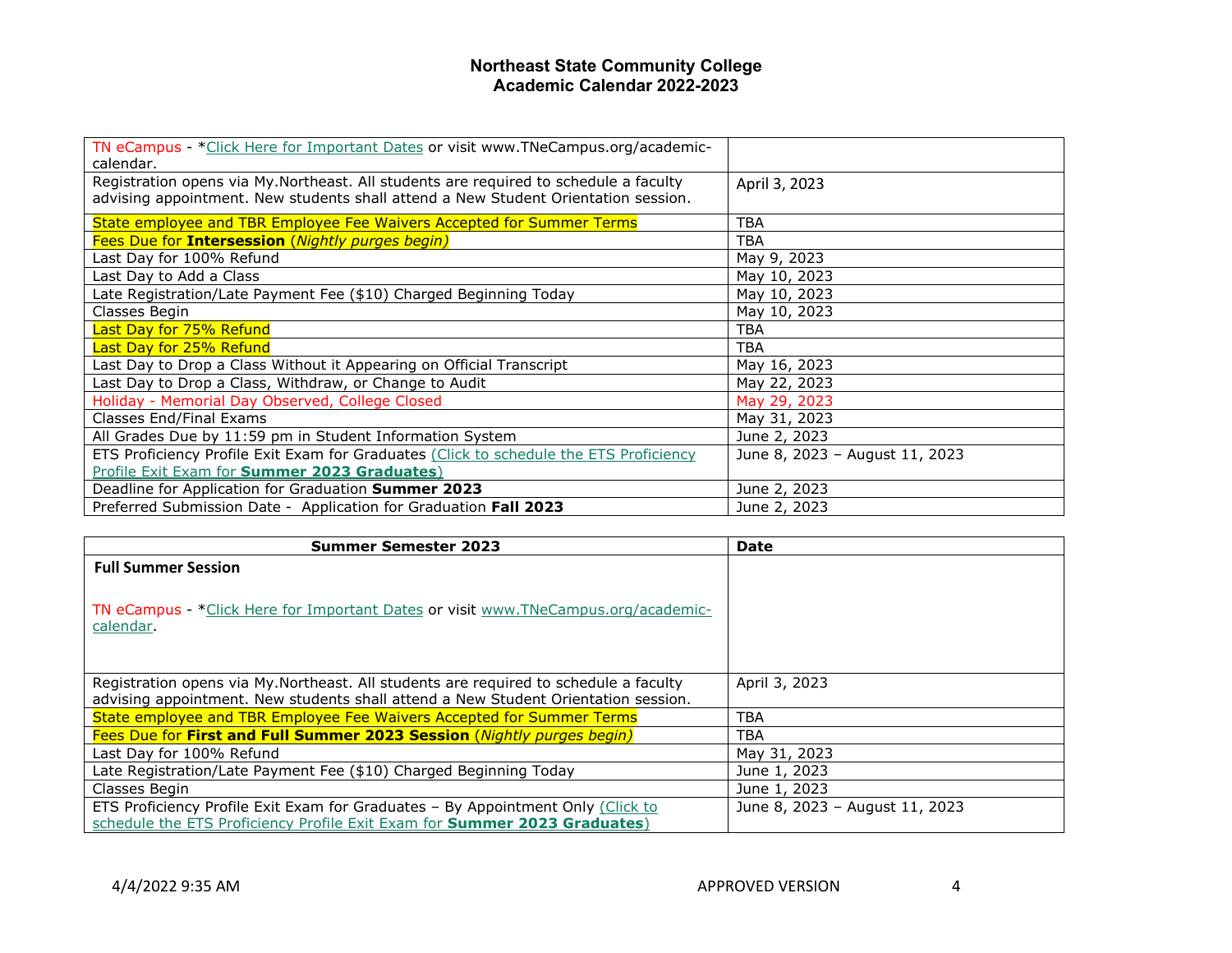| Last Day to Add a Class                                              | June 2, 2023    |
|----------------------------------------------------------------------|-----------------|
| Last Day for 75% Refund                                              | <b>TBA</b>      |
| Deadline for Application for Graduation Summer 2023                  | June 2, 2023    |
| Preferred Submission Date - Application for Graduation Fall 2023     | June 2, 2023    |
| Last Day to Drop a Class Without it Appearing on Official Transcript | June 14, 2023   |
| Last Day for 25% Refund                                              | <b>TBA</b>      |
| Holiday - Independence Day Observed, College Closed                  | July 4, 2023    |
| Last Day to Drop a Class, Withdraw, or Change to Audit               | July 17, 2023   |
| Classes End/Final Exams                                              | August 11, 2023 |
| All Grades Due by 11:59 pm in Student Information System             | August 14, 2023 |

| <b>First Summer Session</b>                                                                                                                                                |                                |
|----------------------------------------------------------------------------------------------------------------------------------------------------------------------------|--------------------------------|
| TN eCampus - *Click Here for Important Dates or visit www.TNeCampus.org/academic-<br>calendar.                                                                             |                                |
| Registration opens via My.Northeast. All students are required to schedule a faculty<br>advising appointment. New students shall attend a New Student Orientation session. | April 3, 2023                  |
| State employee and TBR Employee Fee Waivers Accepted for Summer Terms                                                                                                      | <b>TBA</b>                     |
| Fees Due for First and Full Summer 2023 Session (Nightly purges begin)                                                                                                     | <b>TBA</b>                     |
| Last Day for 100% Refund                                                                                                                                                   | May 31, 2023                   |
| Late Registration/Late Payment Fee (\$10) Charged Beginning Today                                                                                                          | June 1, 2023                   |
| Classes Begin                                                                                                                                                              | June 1, 2023                   |
| ETS Proficiency Profile Exit Exam for Graduates - By Appointment Only Click to                                                                                             | June 8, 2023 - August 11, 2023 |
| schedule the ETS Proficiency Profile Exit Exam for Summer 2023 Graduates.                                                                                                  |                                |
| Last Day for 75% Refund                                                                                                                                                    | <b>TBA</b>                     |
| Deadline for Application for Graduation Summer 2023                                                                                                                        | June 2, 2023                   |
| Preferred Submission Date - Application for Graduation Fall 2023                                                                                                           | June 2, 2023                   |
| Last Day to Add a Class                                                                                                                                                    | June 2, 2023                   |
| Last Day to Drop a Class Without it Appearing on Official Transcript                                                                                                       | June 7, 2023                   |
| Last Day for 25% Refund                                                                                                                                                    | <b>TBA</b>                     |
| Last Day to Drop a Class, Withdraw, or Change to Audit                                                                                                                     | June 24, 2023                  |
| Holiday - Independence Day Observed, College Closed                                                                                                                        | July 4, 2023                   |
| Classes End/Final Exams                                                                                                                                                    | July 6, 2023                   |
| All Grades Due by 11:59 pm in Student Information System                                                                                                                   | July 9, 2023                   |

| <b>Second Summer Session</b>                                                                    |  |
|-------------------------------------------------------------------------------------------------|--|
| TN eCampus - * Click Here for Important Dates or visit www.TNeCampus.org/academic-<br>calendar. |  |